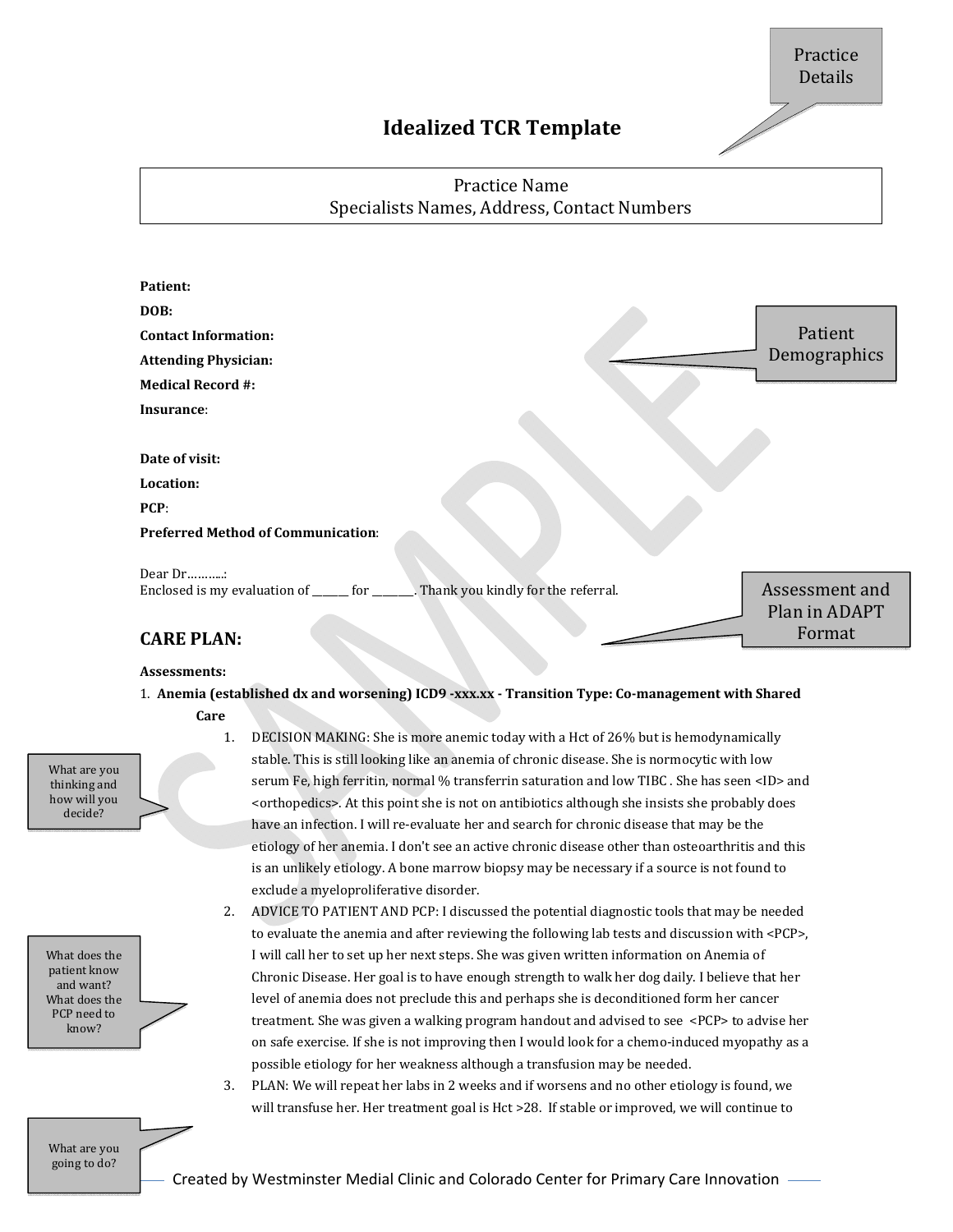Who is responsible for what?

monitor and see how does with exercise program.

- 4. TASKS:
	- 1. Laboratory orders: CBC, LDH, Retic count, Fe, Tibc, MMA to be ordered at <specialist practice> and reviewed by <specialist>. I will discuss with <PCP> whether we will need to explore possible collagen vascular diseases,
	- 2. Diagnostic Imaging/Procedures: I will discuss with <PCP> whether we will need to do an ultrasound to look for hypersplenism, or a bone marrow biopsy.
	- 3. Monitoring/Surveillance: If Hct remains stable, <PCP> to monitor CBC every 3 months for first year and send report to us.
	- 4. Disposition/Follow-up: If the lab tests are with normal limits, I will look for other sources for anemia. If an etiology is found on pending tests, treatment will be addressed accordingly. I will follow-up on these tests and see the patient in 1 week and send the disposition to you. <PCP> participation in the care will be determined when the diagnosis is confirmed.

### 2. **Fallopian Tube Carcinoma (established dx and in remission) ICD9: xxx.xx**: **Transition Type: Co‐ management with principle care of disease**

- 1. DECISION MAKING: She received only two cycles of adjuvant chemotherapy due to severe vomiting and reluctance to continue treatment. She is clearly in clinical remission.
- 2. ADVICE TO PATIENT AND PCP: Since she was only able to take part of her treatment, I explained to the patient that the future outcome of this cancer would be difficult to determine. We discussed the fact that recurrent disease will be unlikely to be cured and that there will be treatment available for palliation and prolongation of survival. She accepted this and voiced understanding that her cancer is not curable. She wants to discuss Advance Directives with you and information was given to her in order to prepare for the discussion. She responded with sadness and disbelief but appropriately to such news. Her goal is to live as long as possible pain-free and take a cruise next year. I see no barriers to achieving these goals. According to 3 good randomized studies, her average survival time is 4-5 years although we have seen some remarkable responses. There are other chemo options that have less side effects that we can provide when she has a recurrence. Due to the variable response of this cancer to therapy, I recommend that she be a FULL COR. She was educated on symptoms to watch for such as bloating, cough, pain, excessive weight gain (as ascites may be an early sign of recurrent disease), or weight loss.
- 3. PLAN: The patient has finished treatment and is now on surveillance. She is not on an active treatment or medications for her cancer. <PCP> will address her psychosocial issues and advance directives.
- 4. TASKS:
	- 1. Laboratory orders: Due to office location, the patient wants tests drawn at your office q 3 months and the results sent to us. Our nurse will send a requisition to  $\langle PCP \rangle$  g 3 months (OR our nurse has discussed the plan with  $\langle$  your care coordinator> who will order tests as outlined).
	- 2. Diagnostic Imaging/Procedures: Per ACS guidelines, we will repeat PET scan at <specialist office> in 6 months.
	- 3. Monitoring/Surveillance: There will be no need for routine diagnostic imaging studies unless she has symptoms of recurrence. She will need surveillance over the next 6 years. For the first year she will be seen every 3 months with CBC, LFTs, CA 125. The Second year will be every 4 months, the third every 6 months, and then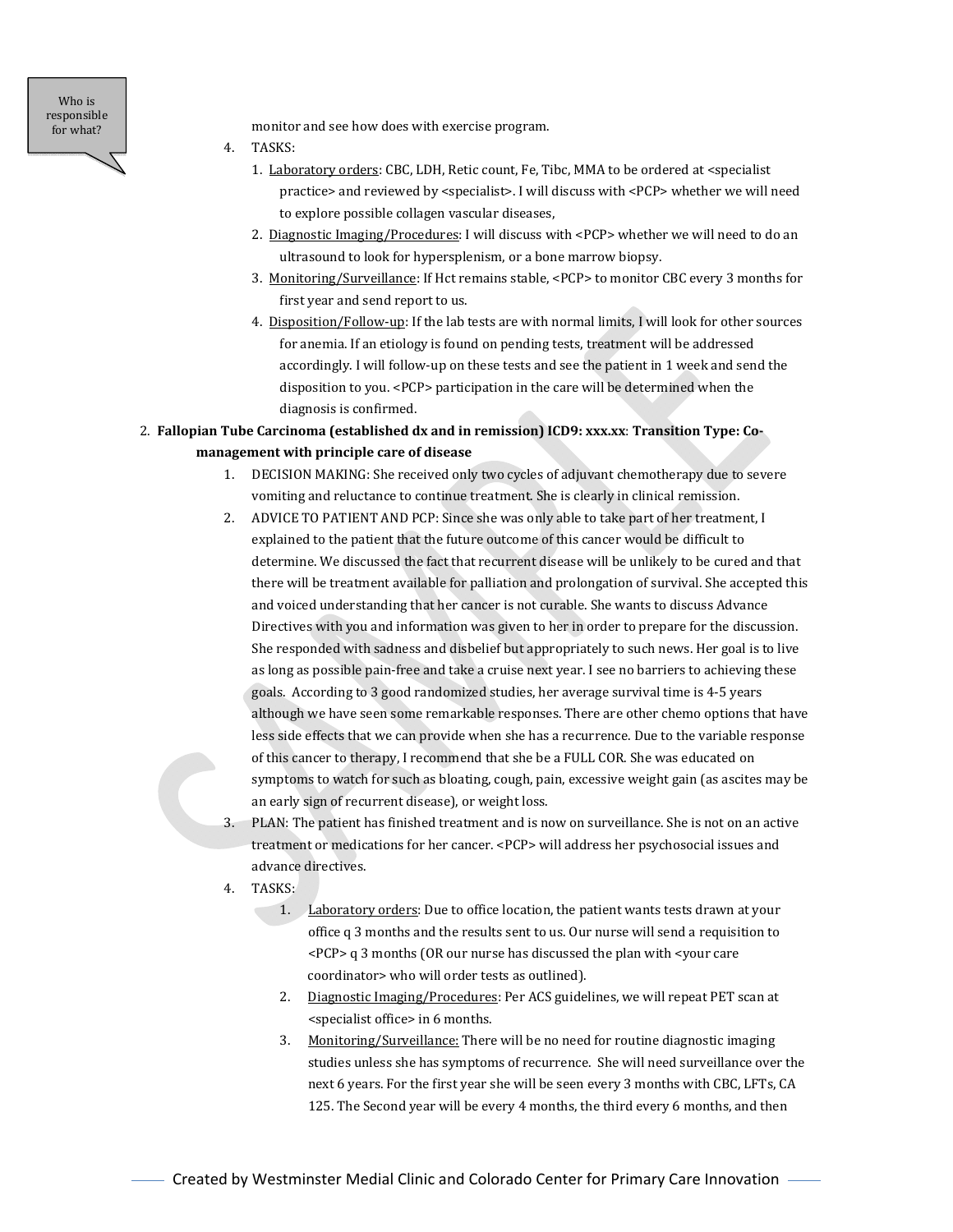yearly thereafter.

- 4. Disposition/Follow-up: Patient will be seen at office in 3 months after labs received. She was instructed to follow-up with <PCP> within 1 month to review our plan, discuss advance directives and support patient as needed.
- **3. Technical Procedure CPT xxx.xx:**

#### **Secondary Diagnoses:**

- 3. Chronic infection: Her C reactive protein has increased. This is being monitored by <specialty practice> periodically.
- 4. Neuropathy: She had this before chemotherapy and it doesn't appear to have progressed. <PCP> is following this.
- 5. Chemotherapy of Brain: No residual effects noted. Should watch for cognition issues.
- 6. Back Pain: She is seeing <orthopedist> who is providing principle care for this issue

## **CLINICAL DATA:** Subjective: Chief Complaint: History of Present Illness (HPI): Medications: Allergies: Past Medical History: Surgical History: Social History: Family History: Objective: Physical exam or pertinent findings Data: Laboratory Diagnostic Imaging **Standard Historical** Documentation

### **Specialist Signature**

Cc: other providers

*Principles of the note:*

- *1. Clear, concise documentation of patient's problem, evaluation, supporting evidence and care plan.*
- 2. Information is easily accessible to end-user (PCP, specialists, hospitalist, other clinicians etc.) so that they may quickly retrieve the information they need to discuss the care with the patient or make a clinical *decision.*
- *3. Provides standard of care, evidence‐based information in order to:*
	- *a. educate the clinician on up‐to‐date medical/surgical care.*
		- *b. facilitate clinician's participation in guiding patients to their best choices in treatment.*
		- *c. Aid the clinician to assist patients in adhering to the specialist's treatment plan.*